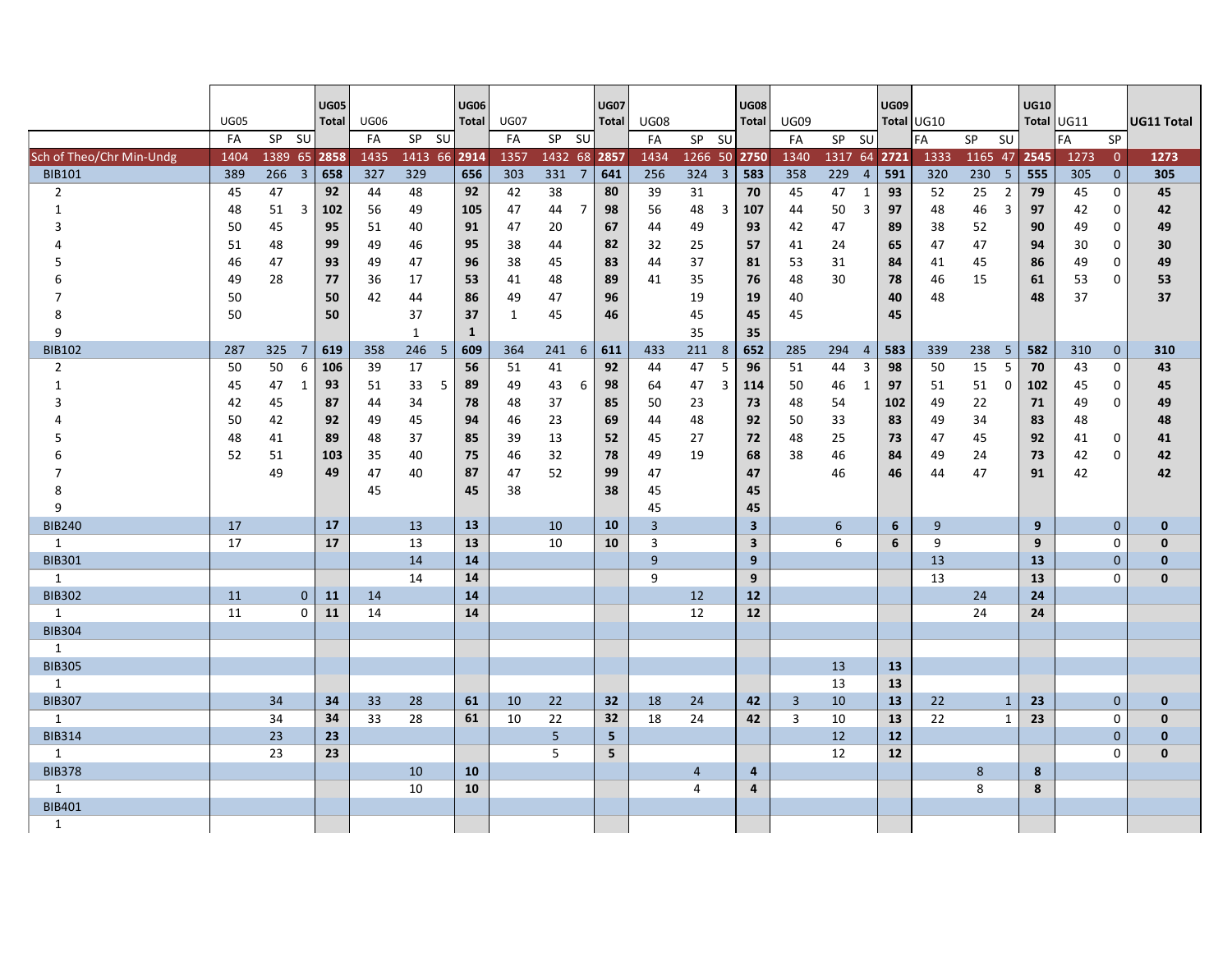|                | <b>UG05</b>    |                | <b>UG05</b><br><b>Total</b> | <b>UG06</b> |                | <b>UG06</b><br><b>Total</b> | <b>UG07</b>    |                     | <b>UG07</b><br>Total | <b>UG08</b>                                                                                                          |                | <b>UG08</b><br><b>Total</b> | <b>UG09</b>    |                 | UG09           | Total UG10     |                | <b>UG10</b>    | Total UG11     |              | <b>UG11 Total</b>       |
|----------------|----------------|----------------|-----------------------------|-------------|----------------|-----------------------------|----------------|---------------------|----------------------|----------------------------------------------------------------------------------------------------------------------|----------------|-----------------------------|----------------|-----------------|----------------|----------------|----------------|----------------|----------------|--------------|-------------------------|
|                | FA             | $SP$ $SU$      |                             | FA          | SP SU          |                             | FA             | SP SU               |                      | FA                                                                                                                   | SP SU          |                             | FA             | $SP$ $SU$       |                | FA             | SP SU          |                | <b>FA</b>      | <b>SP</b>    |                         |
| <b>BIB403</b>  |                | 6              | 6                           |             |                |                             | $\overline{9}$ |                     | 9                    |                                                                                                                      |                |                             | 11             |                 | <b>11</b>      |                |                |                | 15             |              | 15                      |
| 1              |                | 6              | 6                           |             |                |                             | 9              |                     | 9                    |                                                                                                                      |                |                             | 11             |                 | 11             |                |                |                | 15             |              | 15                      |
| <b>BIB404</b>  |                |                |                             |             |                |                             |                | 10                  | <b>10</b>            |                                                                                                                      |                |                             | $\overline{4}$ |                 | 4              |                |                |                | $\overline{4}$ |              | 4                       |
| 1              |                |                |                             |             |                |                             |                | 10                  | 10                   |                                                                                                                      |                |                             | 4              |                 | $\overline{a}$ |                |                |                | 4              |              | $\overline{\mathbf{4}}$ |
| <b>BIB413</b>  |                |                |                             | 10          |                | 10                          |                |                     |                      | $7^{\circ}$                                                                                                          |                | $\overline{7}$              |                |                 |                | 6              |                | 6              |                |              |                         |
| 1              |                |                |                             | 10          |                | 10                          |                |                     |                      | $\overline{7}$                                                                                                       |                | $\overline{7}$              |                |                 |                | 6              |                | 6              |                |              |                         |
| <b>BIB477</b>  | 8              |                | 8                           |             |                |                             | 10             |                     | 10                   |                                                                                                                      |                |                             |                | 6               | 6              |                |                |                | $\mathbf{0}$   |              | $\mathbf{0}$            |
| 1              | 8              |                | 8                           |             |                |                             | 10             |                     | 10                   |                                                                                                                      |                |                             |                | 6               | 6              |                |                |                | $\mathbf 0$    |              | $\mathbf 0$             |
| <b>BIB480</b>  |                | $\overline{2}$ | $\overline{2}$              |             |                |                             |                | $\mathbf{0}$        | $\mathbf{0}$         |                                                                                                                      |                |                             |                |                 |                |                |                |                |                |              |                         |
| 1              |                | $\overline{2}$ | $\overline{2}$              |             |                |                             |                | $\mathbf{0}$        | $\mathbf{0}$         |                                                                                                                      |                |                             |                |                 |                |                |                |                |                |              |                         |
| <b>BIB490</b>  |                |                |                             |             | 15             | 15                          |                |                     |                      |                                                                                                                      | $\mathbf{0}$   | $\mathbf{0}$                | $\mathbf{1}$   |                 | $\mathbf{1}$   |                |                |                |                |              |                         |
| $\overline{2}$ |                |                |                             |             | 12             | 12                          |                |                     |                      |                                                                                                                      |                |                             |                |                 |                |                |                |                |                |              |                         |
| 1              |                |                |                             |             | 1              | $\mathbf{1}$                |                |                     |                      |                                                                                                                      | 0              | $\mathbf 0$                 | 1              |                 | $\mathbf{1}$   |                |                |                |                |              |                         |
| $\overline{3}$ |                |                |                             |             | $\overline{2}$ | $\overline{2}$              |                |                     |                      |                                                                                                                      |                |                             |                |                 |                |                |                |                |                |              |                         |
| <b>BIB495</b>  | 6 <sup>1</sup> |                | 6                           |             | 9              | 9                           | $\overline{2}$ |                     | $\overline{2}$       | 13                                                                                                                   |                | 13                          |                | $7\overline{ }$ | $\overline{7}$ |                | $\overline{4}$ | $\overline{4}$ |                | $\mathbf{0}$ | $\mathbf{0}$            |
| 1              | 6              |                | 6                           |             | 9              | 9                           | $\overline{2}$ |                     | $\overline{2}$       | 13                                                                                                                   |                | 13                          |                | $\overline{7}$  | $\overline{7}$ |                | 4              | $\overline{a}$ |                | $\Omega$     | $\mathbf{0}$            |
| <b>BLA205</b>  |                |                |                             | 14          |                | 14                          |                |                     |                      | 19                                                                                                                   |                | 19                          |                |                 |                | 20             |                | 20             |                |              |                         |
| 1              |                |                |                             | 14          |                | 14                          |                |                     |                      | 19                                                                                                                   |                | 19                          |                |                 |                | 20             |                | 20             |                |              |                         |
| <b>BLA206</b>  |                |                |                             |             | 14             | 14                          |                |                     |                      | <b>STATE OF STATE OF STATE OF STATE OF STATE OF STATE OF STATE OF STATE OF STATE OF STATE OF STATE OF STATE OF S</b> | 14             | 14                          |                |                 |                |                | 17             | 17             |                |              |                         |
| 1              |                |                |                             |             | 14             | 14                          |                |                     |                      |                                                                                                                      | 14             | 14                          |                |                 |                |                | 17             | 17             |                |              |                         |
| <b>BLA207</b>  | 43             |                | 43                          | 22          |                | 22                          | 36             |                     | 36                   | 21                                                                                                                   |                | 21                          | 18             |                 | 18             | 9              | $\mathbf{0}$   | 9              | 14             |              | 14                      |
| 1              | 43             |                | 43                          | 22          |                | 22                          | 36             |                     | 36                   | 21                                                                                                                   |                | 21                          | 18             |                 | 18             | 9              | $\mathbf 0$    | 9              | 14             |              | 14                      |
| <b>BLA208</b>  |                | 40             | 40                          |             | 19             | 19                          |                | 29                  | 29                   |                                                                                                                      | 19             | 19                          |                | 12              | 12             |                | 8              | 8              |                | $\mathbf{0}$ | $\mathbf{0}$            |
| 1              |                | 40             | 40                          |             | 19             | 19                          |                | 29                  | 29                   |                                                                                                                      | 19             | 19                          |                | 12              | 12             |                | 8              | 8              |                | $\mathbf 0$  | $\mathbf 0$             |
| <b>BLA337</b>  | 19             | $\mathbf{0}$   | 19                          | 31          |                | 31                          | 18             | 1<br>$\overline{2}$ | 21                   | 17                                                                                                                   |                | 17                          | 20             | $\mathbf{1}$    | 21             | 9              |                | 9              | 8              |              | 8                       |
| $\overline{2}$ |                |                |                             |             |                |                             |                |                     |                      | $\mathbf{1}$                                                                                                         |                | $\mathbf{1}$                |                |                 |                |                |                |                |                |              |                         |
| 1              | 19             | $\Omega$       | 19                          | 31          |                | 31                          | 18             | $\overline{2}$<br>1 | 21                   | 16                                                                                                                   |                | 16                          | 20             | $\mathbf{1}$    | 21             | 9              |                | 9              | 8              |              | 8                       |
| <b>BLA338</b>  |                |                |                             |             |                |                             |                |                     |                      |                                                                                                                      |                |                             |                |                 |                |                |                |                |                |              |                         |
| 1              |                |                |                             |             |                |                             |                |                     |                      |                                                                                                                      |                |                             |                |                 |                |                |                |                |                |              |                         |
| <b>BLA490</b>  | $\overline{4}$ | $\mathbf{0}$   | $\overline{4}$              |             |                |                             | $\overline{4}$ | $\overline{3}$      | $\overline{7}$       |                                                                                                                      | $\overline{7}$ | 7 <sup>7</sup>              | 6              | $\overline{3}$  | 9              | $2^{\circ}$    |                | $2^{\circ}$    |                |              |                         |
| $\overline{2}$ |                |                |                             |             |                |                             | 1              |                     | 1                    |                                                                                                                      |                |                             |                |                 |                |                |                |                |                |              |                         |
| 1              | 4              | $\mathbf 0$    | 4                           |             |                |                             | 3              | 3                   | 6                    |                                                                                                                      | $\overline{7}$ | $\overline{7}$              | 6              | 3               | 9              | $\overline{2}$ |                | $\overline{2}$ |                |              |                         |
| <b>CHU104</b>  |                | $\overline{3}$ | 3                           |             | 18             | 18                          |                |                     |                      |                                                                                                                      | 14             | 14                          |                |                 |                |                | 13             | 13             |                |              |                         |
| 1              |                | 3              | $\overline{\mathbf{3}}$     |             | 18             | 18                          |                |                     |                      |                                                                                                                      | 14             | 14                          |                |                 |                |                | 13             | 13             |                |              |                         |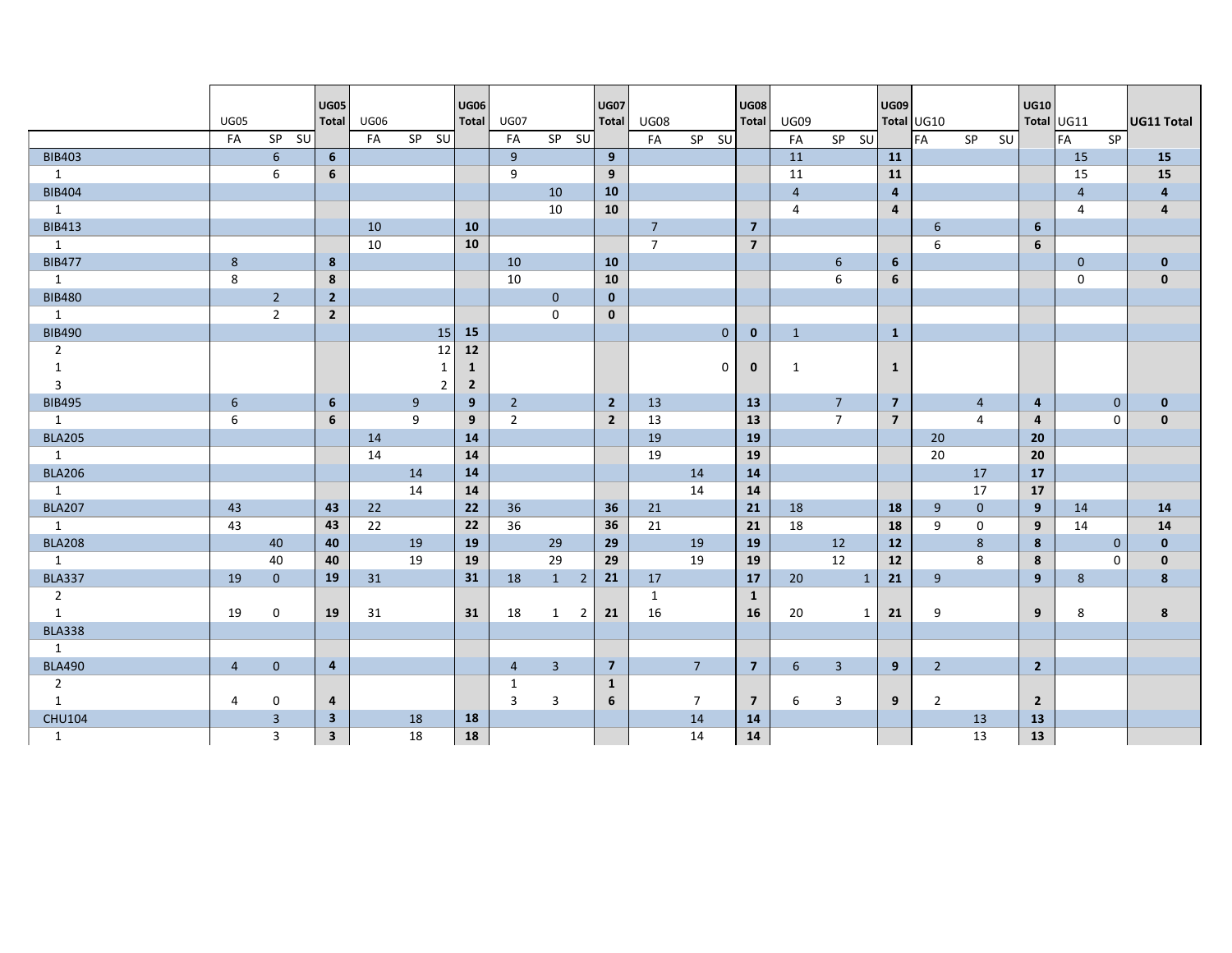|                     | <b>UG05</b>  | $SP$ $SU$       |   | <b>UG05</b><br><b>Total</b> | UG06     |                      |              | <b>UG06</b>             | Total UG07   |                 |                | <b>UG07</b><br><b>Total</b> | <b>UG08</b>    |                      | <b>UG08</b>    | Total UG09<br>FA |         |                | <b>UG09</b> | Total UG10     |              | - SU                | <b>UG10</b>    | Total UG11<br>FA | <b>SP</b>                  | <b>UG11 Total</b>  |
|---------------------|--------------|-----------------|---|-----------------------------|----------|----------------------|--------------|-------------------------|--------------|-----------------|----------------|-----------------------------|----------------|----------------------|----------------|------------------|---------|----------------|-------------|----------------|--------------|---------------------|----------------|------------------|----------------------------|--------------------|
| <b>CHU395</b>       | FA<br>231    | 195 9           |   |                             | FA       | SP SU                |              |                         | FA           | SP SU<br>217 17 |                |                             | FA             | SP SU                |                |                  | SP SU   |                | 395         | FA             | SP           |                     |                |                  |                            |                    |
|                     |              |                 |   | 435                         | 234      | $236$ 14             |              | 484                     | 204          |                 |                | 438                         | 210            | 209 8                | 427            | 176              | 206 13  |                |             | 166            | 176 9        |                     | 351            | 176              | $\overline{0}$             | 176                |
| $\overline{2}$      | 46           | 41              |   | 87                          | 44       | 51                   |              | 95                      | 48           | 48              | $\overline{7}$ | 103                         | 46             | 38<br>5              | 89             | 39               | 17      | 6              | 62          | 45             | 47           | 6<br>$\overline{3}$ | 98             | 46               | $\mathbf 0$                | 46                 |
| $\mathbf{1}$        | 45           | 50              | 9 | 104                         | 48       | 20 14                |              | 82<br>94                | 47           | 50              | 10             | 107                         | 42             | 43<br>$\overline{3}$ | 88             | 52               | 25      | $\overline{7}$ | 84          | 29             | 39           |                     | 71             | 20               | $\mathbf 0$                | 20                 |
| 3                   | 45           | 57              |   | 102                         | 48       | 46                   |              |                         | 45           | 25              |                | 70                          | 50             | 48                   | 98             | 48               | 61      |                | 109         | 48             | 65           |                     | 113            | 46               | $\mathbf 0$                | 46                 |
| 4                   | 42           | 47              |   | 89<br>53                    | 47<br>47 | 38                   |              | 85<br>95                | 38<br>26     | 22<br>48        |                | 60                          | 46<br>26       | 17                   | 63             | 37               | 46<br>6 |                | 83<br>6     | 44             | 25           |                     | 69             | 27<br>37         | $\mathbf 0$                | 27                 |
| 5                   | 53           |                 |   |                             |          | 48                   |              |                         |              | 24              |                | 74                          |                | 46<br>17             | 72             |                  | 51      |                |             |                |              |                     |                |                  | $\mathbf 0$<br>$\mathbf 0$ | 37<br>$\mathbf{0}$ |
| 6<br>$\overline{7}$ |              |                 |   |                             |          | 31<br>$\overline{2}$ |              | 31<br>$\overline{2}$    |              |                 |                | 24                          |                |                      | 17             |                  |         |                | 51          |                |              |                     |                |                  |                            |                    |
| <b>CHU484</b>       | 12           |                 |   | 12                          |          |                      |              |                         | $\mathbf{0}$ |                 |                | $\mathbf 0$                 |                |                      |                |                  |         |                |             |                |              |                     |                |                  |                            |                    |
| 1                   | 12           |                 |   | 12                          |          |                      |              |                         | $\mathbf{0}$ |                 |                | $\mathbf{0}$                |                |                      |                |                  |         |                |             |                |              |                     |                |                  |                            |                    |
| <b>CHU485</b>       |              | $6\overline{6}$ |   | 6                           |          |                      |              |                         |              | $\mathbf{0}$    |                | $\mathbf{0}$                |                |                      |                |                  |         |                |             |                |              |                     |                |                  |                            |                    |
| 1                   |              | 6               |   | 6                           |          |                      |              |                         |              | $\mathbf 0$     |                | $\mathbf 0$                 |                |                      |                |                  |         |                |             |                |              |                     |                |                  |                            |                    |
| <b>CHU490</b>       |              |                 |   |                             |          |                      |              |                         |              |                 |                |                             |                |                      |                |                  |         |                |             |                | $\mathbf{1}$ |                     | $\mathbf{1}$   |                  |                            |                    |
| 1                   |              |                 |   |                             |          |                      |              |                         |              |                 |                |                             |                |                      |                |                  |         |                |             |                | $\mathbf{1}$ |                     | $\mathbf{1}$   |                  |                            |                    |
| <b>CHU496</b>       |              |                 |   |                             |          | $\mathbf{1}$         |              | $\mathbf{1}$            |              |                 |                |                             |                |                      |                |                  |         |                |             |                |              |                     |                |                  |                            |                    |
| 1                   |              |                 |   |                             |          | $\mathbf{1}$         |              | $\mathbf{1}$            |              |                 |                |                             |                |                      |                |                  |         |                |             |                |              |                     |                |                  |                            |                    |
| <b>CMI100</b>       |              |                 |   |                             |          |                      |              |                         |              |                 |                |                             |                |                      |                |                  |         |                |             |                |              |                     |                |                  |                            |                    |
| 1                   |              |                 |   |                             |          |                      |              |                         |              |                 |                |                             |                |                      |                |                  |         |                |             |                |              |                     |                |                  |                            |                    |
| <b>CMI111</b>       |              |                 |   |                             |          |                      |              |                         |              |                 |                |                             |                |                      |                |                  |         |                |             |                |              |                     |                |                  |                            |                    |
| 1                   |              |                 |   |                             |          |                      |              |                         |              |                 |                |                             |                |                      |                |                  |         |                |             |                |              |                     |                |                  |                            |                    |
| <b>CMI150</b>       |              | 29              |   | 29                          |          | 28                   |              | 28                      |              | 17              |                | 17                          |                | 20                   | 20             |                  | 13      |                | 13          |                | 26           |                     | 26             |                  | $\overline{0}$             | $\mathbf{0}$       |
| 1                   |              | 29              |   | 29                          |          | 28                   |              | 28                      |              | 17              |                | 17                          |                | 20                   | 20             |                  | 13      |                | 13          |                | 26           |                     | 26             |                  | $\Omega$                   | $\mathbf{0}$       |
| <b>CMI160</b>       | 10           |                 |   | 10                          |          |                      | $\mathbf{1}$ | $\mathbf{1}$            | 22           |                 |                | 22                          |                | $\mathbf{1}$         | $\mathbf{1}$   | 19               |         |                | 19          |                |              |                     |                | 19               |                            | 19                 |
| $\overline{2}$      |              |                 |   |                             |          |                      |              |                         | 1            |                 |                | $\mathbf{1}$                |                |                      |                |                  |         |                |             |                |              |                     |                |                  |                            |                    |
| 1                   | 10           |                 |   | 10                          |          |                      | 1            | $\mathbf{1}$            | 21           |                 |                | 21                          |                | $\mathbf{1}$         | $\mathbf{1}$   | 19               |         |                | 19          |                |              |                     |                | 19               |                            | 19                 |
| <b>CMI200</b>       |              |                 |   |                             | 13       |                      |              | 13                      |              |                 |                |                             | $7^{\circ}$    |                      | $\overline{7}$ |                  |         |                |             | $\overline{2}$ |              |                     | $2^{\circ}$    |                  |                            |                    |
| 1                   |              |                 |   |                             | 13       |                      |              | 13                      |              |                 |                |                             | $\overline{7}$ |                      | $\overline{7}$ |                  |         |                |             | $\overline{2}$ |              |                     | $\overline{2}$ |                  |                            |                    |
| <b>CMI210</b>       |              |                 |   |                             |          | 9                    |              | 9                       |              |                 |                |                             | 13             |                      | 13             |                  |         |                |             | 14             |              |                     | 14             |                  |                            |                    |
| 1                   |              |                 |   |                             |          | 9                    |              | 9                       |              |                 |                |                             | 13             |                      | 13             |                  |         |                |             | 14             |              |                     | 14             |                  |                            |                    |
| <b>CMI220</b>       |              | 25              |   | 25                          |          |                      |              |                         | 10           |                 |                | 10                          |                |                      |                |                  | 11      |                | 11          |                |              |                     |                |                  | $\overline{0}$             | $\mathbf{0}$       |
| 1                   |              | 25              |   | 25                          |          |                      |              |                         | 10           |                 |                | 10                          |                |                      |                |                  | 11      |                | 11          |                |              |                     |                |                  | $\Omega$                   | $\mathbf{0}$       |
| <b>CMI300</b>       | 26           |                 |   | 26                          |          | $\overline{4}$       |              | $\overline{\mathbf{4}}$ |              | 30 <sup>°</sup> |                | 30                          |                |                      |                | 29               |         |                | 29          | $\overline{4}$ |              |                     | $\overline{4}$ | 32               |                            | 32                 |
| 1                   | 26           |                 |   | 26                          |          | $\overline{4}$       |              | $\overline{a}$          |              | 30              |                | 30                          |                |                      |                | 29               |         |                | 29          | $\overline{4}$ |              |                     | $\overline{4}$ | 32               |                            | 32                 |
| <b>CMI310</b>       |              |                 |   |                             |          |                      |              |                         |              |                 |                |                             |                |                      |                |                  |         |                |             |                |              |                     |                |                  |                            |                    |
| 1                   |              |                 |   |                             |          |                      |              |                         |              |                 |                |                             |                |                      |                |                  |         |                |             |                |              |                     |                |                  |                            |                    |
| <b>CMI320</b>       | $\mathbf{0}$ | 16              |   | 16                          |          |                      |              |                         |              | 22              |                | 22                          |                |                      |                |                  | 21      |                | 21          |                |              |                     |                |                  | $\overline{0}$             | $\mathbf 0$        |
| 1                   | $\mathbf 0$  | 16              |   | 16                          |          |                      |              |                         |              | 22              |                | 22                          |                |                      |                |                  | 21      |                | 21          |                |              |                     |                |                  | $\mathbf{0}$               | $\mathbf{0}$       |
| <b>CMI330</b>       |              |                 |   |                             |          | 25                   |              | 25                      |              |                 |                |                             |                | 21                   | 21             |                  |         |                |             |                | 19           |                     | 19             |                  |                            |                    |
| 1                   |              |                 |   |                             |          | 25                   |              | 25                      |              |                 |                |                             |                | 21                   | 21             |                  |         |                |             |                | 19           |                     | 19             |                  |                            |                    |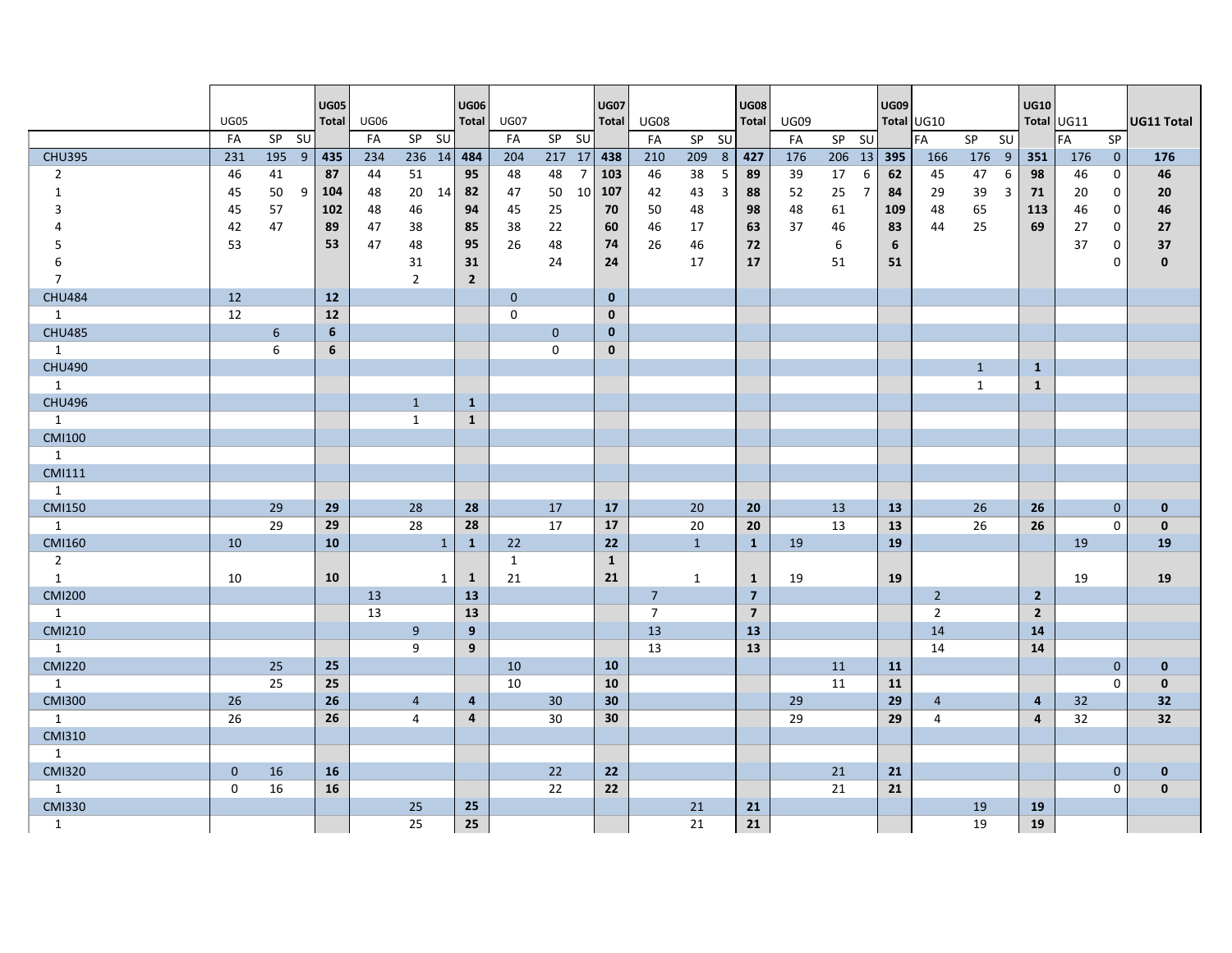|                |              |                |              | <b>UG05</b>             |              |             |                | <b>UG06</b>  |                |                |                | <b>UG07</b>    |                |              |                | <b>UG08</b>  |                 |                 |                | UG09                    |                |                |              | <b>UG10</b>    |                |                |                   |
|----------------|--------------|----------------|--------------|-------------------------|--------------|-------------|----------------|--------------|----------------|----------------|----------------|----------------|----------------|--------------|----------------|--------------|-----------------|-----------------|----------------|-------------------------|----------------|----------------|--------------|----------------|----------------|----------------|-------------------|
|                | <b>UG05</b>  |                |              | <b>Total</b>            | <b>UG06</b>  |             |                | <b>Total</b> | <b>UG07</b>    |                |                | <b>Total</b>   | <b>UG08</b>    |              |                | <b>Total</b> | <b>UG09</b>     |                 |                |                         | Total UG10     |                |              |                | Total UG11     |                | <b>UG11 Total</b> |
|                | FA           | SP SU          |              |                         | FA           | SP SU       |                |              | FA             | SP SU          |                |                | FA             | SP SU        |                |              | FA              | SP SU           |                |                         | FA             | <b>SP</b>      | SU           |                | FA             | SP             |                   |
| <b>CMI350</b>  |              | 37             |              | 37                      |              |             |                |              |                | 28             |                | 28             |                |              |                |              |                 | 21              |                | 21                      |                |                |              |                |                |                |                   |
| $\mathbf{1}$   |              | 37             |              | 37                      |              |             |                |              |                | 28             |                | 28             |                |              |                |              |                 | 21              |                | 21                      |                |                |              |                |                |                |                   |
| <b>CMI387</b>  | $\mathbf{3}$ | 5 <sup>1</sup> | 24           | 32                      | $\mathbf{3}$ | $6^{\circ}$ | 19             | 28           | $\overline{3}$ | $\overline{3}$ | 15             | 21             | 5 <sub>5</sub> | $4 \quad 13$ |                | 22           | $6\overline{6}$ | $7\overline{ }$ | 8              | 21                      | $\overline{3}$ | 8 <sup>1</sup> | 13           | 24             | $2^{\circ}$    | $\mathbf{0}$   | $\overline{2}$    |
| $\overline{2}$ |              |                | 13           | 13                      |              |             | 9              | 9            |                | $\mathbf{1}$   | 8              | 9              | $\mathbf{1}$   |              | 7              | 8            |                 |                 | 4              | $\overline{\mathbf{a}}$ |                |                | 7            | $\overline{7}$ |                |                |                   |
| $\mathbf{1}$   | 3            | 5              | 10           | 18                      | 3            | 6           | 10             | 19           | 3              | $\overline{2}$ | $\overline{7}$ | 12             | 4              | 4            | 6              | 14           | 6               | $\overline{7}$  | 4              | 17                      | $\overline{3}$ | 8              | 6            | 17             | $\overline{2}$ | $\mathbf 0$    | $\overline{2}$    |
| $\overline{3}$ |              |                | $\mathbf{1}$ | 1                       |              |             |                |              |                |                |                |                |                |              |                |              |                 |                 |                |                         |                |                |              |                |                |                |                   |
| <b>CMI400</b>  |              |                |              |                         | 31           |             |                | 31           |                |                |                |                |                | 8            |                | 8            |                 |                 |                |                         |                | 8              |              | 8              |                |                |                   |
| 1              |              |                |              |                         | 31           |             |                | 31           |                |                |                |                |                | 8            |                | 8            |                 |                 |                |                         |                | 8              |              | 8              |                |                |                   |
| <b>CMI490</b>  |              |                |              |                         |              |             |                |              |                |                | $\overline{2}$ | $\overline{2}$ |                | $\mathbf{1}$ |                | $\mathbf{1}$ |                 |                 |                |                         |                |                |              |                |                |                |                   |
| $\overline{2}$ |              |                |              |                         |              |             |                |              |                |                | 1              | $\mathbf{1}$   |                |              |                |              |                 |                 |                |                         |                |                |              |                |                |                |                   |
| $\mathbf{1}$   |              |                |              |                         |              |             |                |              |                |                | 1              | $\mathbf{1}$   |                | $\mathbf{1}$ |                | $\mathbf{1}$ |                 |                 |                |                         |                |                |              |                |                |                |                   |
| <b>PHL201</b>  | 191          | $201 \quad 5$  |              | 397                     | 182          | 208         | $\overline{0}$ | 390          | 166            | 206            | $\overline{4}$ | 376            | 163            | 129          | $\overline{7}$ | 299          | 184             | 174 7           |                | 365                     | 173            | 169 5          |              | 347            | 166            | $\overline{0}$ | 166               |
| $\overline{2}$ | 46           | 45             |              | 91                      | 54           | 46          |                | 100          | 27             | 44             |                | 71             | 42             | 31           |                | 73           | 47              | 48              |                | 95                      | 39             | 45             | $\mathbf{1}$ | 85             | 42             | $\mathbf 0$    | 42                |
| 1              | 48           | 50             | 5            | 103                     | 45           | 47          | $\mathbf 0$    | 92           | 45             | 35             | 4              | 84             | 39             | 28           | 7              | 74           | 50              | 39              | $\overline{7}$ | 96                      | 45             | 37             | 4            | 86             | 42             | $\mathbf 0$    | 42                |
| 3              | 48           | 48             |              | 96                      | 48           | 25          |                | 73           | 45             | 44             |                | 89             | 40             | 32           |                | 72           | 44              | 47              |                | 91                      | 44             | 45             |              | 89             | 43             | 0              | 43                |
| 4              | 49           | 58             |              | 107                     | 35           | 45          |                | 80           | 49             | 46             |                | 95             | 42             | 38           |                | 80           | 43              | 40              |                | 83                      | 45             | 42             |              | 87             | 39             | $\mathbf 0$    | 39                |
| 5              |              |                |              |                         |              | 45          |                | 45           |                | 37             |                | 37             |                |              |                |              |                 |                 |                |                         |                |                |              |                |                |                |                   |
| <b>PHL211</b>  | 23           | 22             |              | 45                      | 33           | 22          |                | 55           | 25             | 47             |                | 72             | 67             | 41           |                | 108          | 36              | 67              |                | 103                     | 64             | 38             |              | 102            | 63             | $\mathbf{0}$   | 63                |
| $\overline{2}$ |              |                |              |                         |              |             |                |              |                |                |                |                | 34             | 1            |                | 35           |                 | 32              |                | 32                      | 35             |                |              | 35             | 23             | $\mathbf 0$    | 23                |
| 1              | 23           | 22             |              | 45                      | 33           | 22          |                | 55           | 25             | 47             |                | 72             | 33             | 40           |                | 73           | 36              | 35              |                | 71                      | 29             | 38             |              | 67             | 40             | $\mathbf 0$    | 40                |
| $\overline{3}$ |              |                |              |                         |              |             |                |              |                |                |                |                |                |              |                |              |                 |                 |                |                         |                |                |              |                |                | $\mathbf 0$    | $\mathbf 0$       |
| <b>PHL277</b>  |              |                |              |                         | 10           |             |                | 10           | 8              |                |                | 8              |                |              |                |              | 12              |                 |                | 12                      |                |                |              |                | 10             |                | 10                |
| 1              |              |                |              |                         | 10           |             |                | 10           | 8              |                |                | 8              |                |              |                |              | 12              |                 |                | 12                      |                |                |              |                | 10             |                | 10                |
| <b>PHL301</b>  | 16           |                |              | <b>16</b>               |              |             |                |              | 25             |                |                | 25             | 17             |              |                | 17           | 13              |                 |                | 13                      | 12             |                |              | 12             | 5              |                | 5 <sup>5</sup>    |
| 1              | 16           |                |              | 16                      |              |             |                |              | 25             |                |                | 25             | 17             |              |                | 17           | 13              |                 |                | 13                      | 12             |                |              | 12             | 5              |                | 5                 |
| <b>PHL302</b>  |              | 5              |              | $\overline{\mathbf{5}}$ |              |             |                |              |                | 15             |                | 15             |                | 9            |                | 9            |                 | 12              |                | 12                      |                | 9              |              | 9              |                | $\mathbf{0}$   | $\mathbf{0}$      |
| 1              |              | 5              |              | 5                       |              |             |                |              |                | 15             |                | 15             |                | 9            |                | 9            |                 | 12              |                | 12                      |                | 9              |              | 9              |                | $\mathbf 0$    | $\mathbf{0}$      |
| <b>PHL303</b>  |              |                |              |                         | 17           |             |                | 17           |                |                |                |                | 12             |              |                | 12           |                 |                 |                |                         | 16             |                |              | <b>16</b>      |                |                |                   |
| 1              |              |                |              |                         | 17           |             |                | 17           |                |                |                |                | 12             |              |                | 12           |                 |                 |                |                         | 16             |                |              | 16             |                |                |                   |
| <b>PHL304</b>  |              |                |              |                         |              |             |                |              |                |                |                |                |                |              |                |              |                 |                 |                |                         |                | 11             |              | 11             |                |                |                   |
| 1              |              |                |              |                         |              |             |                |              |                |                |                |                |                |              |                |              |                 |                 |                |                         |                | 11             |              | 11             |                |                |                   |
| <b>PHL321</b>  |              | 19             |              | 19                      |              |             |                |              | $\mathbf{0}$   | 26             |                | 26             |                |              |                |              |                 | 15              |                | <b>15</b>               |                |                |              |                |                | $\mathbf{0}$   | $\mathbf 0$       |
| 1              |              | 19             |              | 19                      |              |             |                |              | $\Omega$       | 26             |                | 26             |                |              |                |              |                 | 15              |                | 15                      |                |                |              |                |                | $\mathbf 0$    | $\mathbf{0}$      |
| <b>PHL331</b>  |              |                |              |                         |              |             |                |              |                |                |                |                |                |              |                |              | 20              |                 |                | 20                      |                |                |              |                | 16             |                | 16                |
| 1              |              |                |              |                         |              |             |                |              |                |                |                |                |                |              |                |              | 20              |                 |                | 20                      |                |                |              |                | 16             |                | 16                |
| <b>PHL341</b>  |              | $\overline{7}$ |              | $\overline{\mathbf{z}}$ |              |             |                |              |                | $\mathbf{0}$   |                | $\mathbf{0}$   |                |              |                |              |                 | 14              |                | 14                      |                |                |              |                |                | $\mathbf{0}$   | $\mathbf{0}$      |
| 1              |              | $\overline{7}$ |              | $\overline{\mathbf{z}}$ |              |             |                |              |                | $\mathbf 0$    |                | $\mathbf{0}$   |                |              |                |              |                 | 14              |                | 14                      |                |                |              |                |                | $\mathbf 0$    | $\mathbf{0}$      |
| <b>PHL351</b>  |              |                |              |                         |              | 26          |                | 26           |                |                |                |                | 13             |              |                | 13           |                 |                 |                |                         |                | 9              |              | 9              |                |                |                   |
| 1              |              |                |              |                         |              | 26          |                | 26           |                |                |                |                | 13             |              |                | 13           |                 |                 |                |                         |                | 9              |              | 9              |                |                |                   |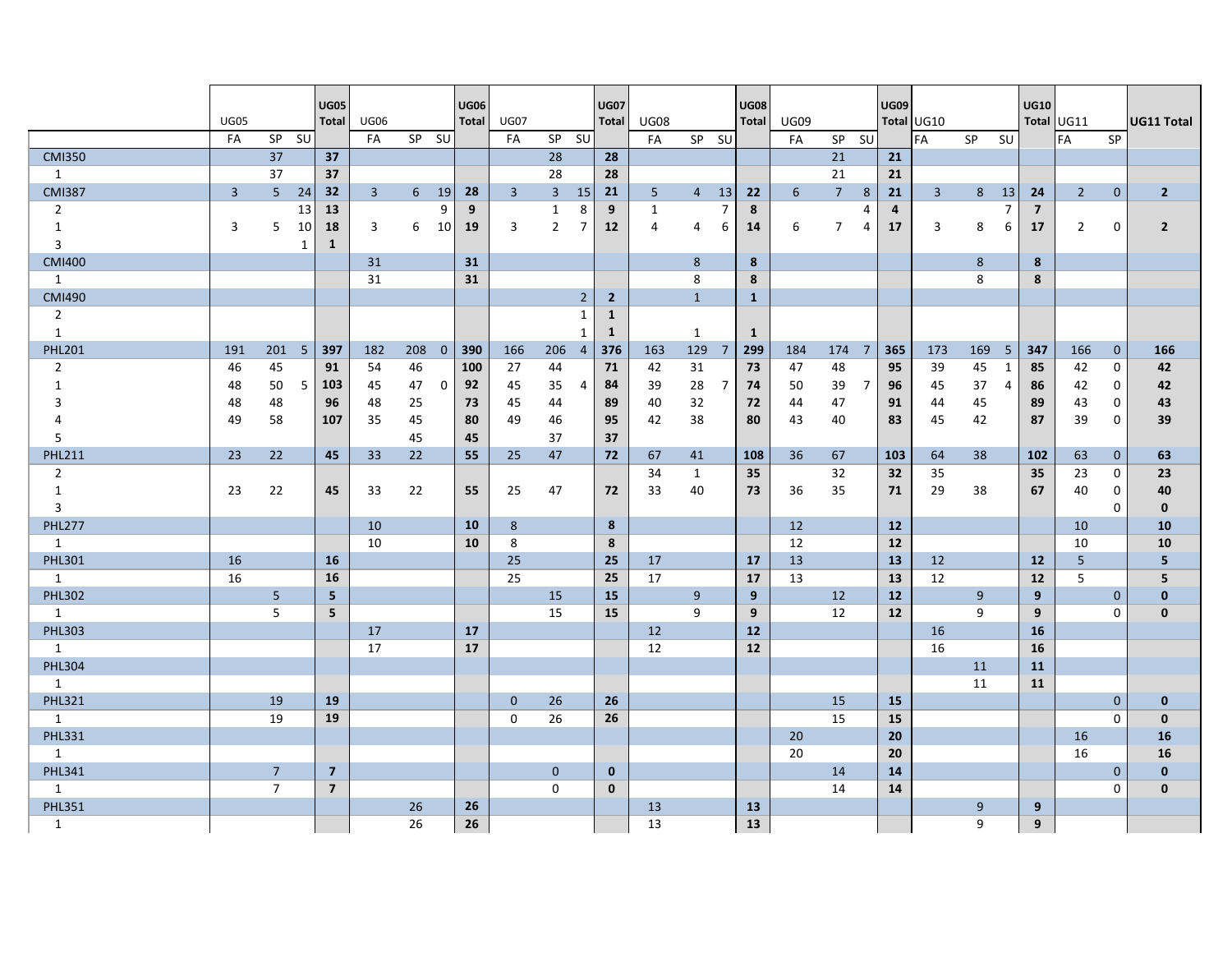|                | <b>UG05</b>    |       |                | <b>UG05</b><br><b>Total</b> | <b>UG06</b>    |                |                | <b>UG06</b><br><b>Total</b> | <b>UG07</b>    |                |                | <b>UG07</b><br><b>Total</b> | <b>UG08</b>    |                      | <b>UG08</b><br><b>Total</b> | UG09 |        |                | <b>UG09</b>             | Total UG10       |           |              | <b>UG10</b>    | Total UG11   |              | <b>UG11 Total</b> |
|----------------|----------------|-------|----------------|-----------------------------|----------------|----------------|----------------|-----------------------------|----------------|----------------|----------------|-----------------------------|----------------|----------------------|-----------------------------|------|--------|----------------|-------------------------|------------------|-----------|--------------|----------------|--------------|--------------|-------------------|
|                | FA             | SP SU |                |                             | FA             | SP SU          |                |                             | FA             | SP SU          |                |                             | FA             | SP SU                |                             | FA   | SP SU  |                |                         | FA               | <b>SP</b> | <b>SU</b>    |                | <b>IFA</b>   | SP           |                   |
| <b>PHL361</b>  | $\overline{4}$ |       |                | $\overline{\mathbf{4}}$     |                |                |                |                             | 11             |                |                | <b>11</b>                   |                |                      |                             |      |        |                |                         |                  |           |              |                |              |              |                   |
| 1              | 4              |       |                | $\overline{4}$              |                |                |                |                             | 11             |                |                | 11                          |                |                      |                             |      |        |                |                         |                  |           |              |                |              |              |                   |
| <b>PHL371</b>  |                |       |                |                             | $\overline{7}$ |                |                | $\overline{\mathbf{z}}$     |                | 11             |                | 11                          | $\mathbf{1}$   |                      | $\mathbf{1}$                |      | 14     |                | 14                      |                  |           |              |                |              | $\mathbf{0}$ | $\mathbf 0$       |
| 1              |                |       |                |                             | $\overline{7}$ |                |                | $\overline{7}$              |                | 11             |                | 11                          | 1              |                      | $\mathbf{1}$                |      | 14     |                | 14                      |                  |           |              |                |              | $\mathbf 0$  | $\mathbf 0$       |
| <b>PHL381</b>  |                |       |                |                             |                |                |                |                             |                |                |                |                             |                |                      |                             |      |        |                |                         |                  | 19        |              | 19             |              |              |                   |
| 1              |                |       |                |                             |                |                |                |                             |                |                |                |                             |                |                      |                             |      |        |                |                         |                  | 19        |              | 19             |              |              |                   |
| <b>PHL411</b>  |                |       |                |                             |                |                |                |                             |                |                |                |                             |                |                      |                             | 14   |        |                | 14                      |                  |           |              |                | 9            |              | 9                 |
| 1              |                |       |                |                             |                |                |                |                             |                |                |                |                             |                |                      |                             | 14   |        |                | 14                      |                  |           |              |                | 9            |              | 9                 |
| <b>PHL451</b>  |                |       |                |                             |                | 8              |                | 8                           |                |                |                |                             |                |                      |                             |      |        |                |                         | 12               |           |              | 12             |              |              |                   |
| 1              |                |       |                |                             |                | 8              |                | 8                           |                |                |                |                             |                |                      |                             |      |        |                |                         | 12               |           |              | 12             |              |              |                   |
| <b>PHL461</b>  | 20             |       |                | 20                          |                | $\overline{7}$ |                | $\overline{7}$              |                |                |                |                             |                | 14                   | 14                          |      |        |                |                         |                  | 11        |              | 11             |              |              |                   |
| 1              | 20             |       |                | 20                          |                | $\overline{7}$ |                | $\overline{7}$              |                |                |                |                             |                | 14                   | 14                          |      |        |                |                         |                  | 11        |              | 11             |              |              |                   |
| <b>PHL490</b>  | $\mathbf{1}$   |       |                | $\mathbf{1}$                | 1              | 12             | $\overline{1}$ | 14                          | $\overline{4}$ |                |                | $\overline{a}$              | $\overline{7}$ | 16                   | 23                          |      | 1      | $\overline{2}$ | $\overline{\mathbf{3}}$ | $\overline{3}$   |           | $\mathbf{1}$ | $\overline{4}$ |              |              |                   |
| $\overline{2}$ |                |       |                |                             |                |                |                |                             | $\mathbf{1}$   |                |                | $\mathbf{1}$                | 1              | $\overline{7}$       | 8                           |      |        |                |                         |                  |           |              |                |              |              |                   |
| 1              | 1              |       |                | $\mathbf{1}$                | 1              | 12 1           |                | 14                          | 3              |                |                | $\overline{\mathbf{3}}$     | 6              | 9                    | 15                          |      | 1      | $\overline{2}$ | $\overline{\mathbf{3}}$ | 3                |           | 1            | $\overline{4}$ |              |              |                   |
| <b>PHL491</b>  |                | 6     |                | 6                           |                |                |                |                             |                | $\overline{3}$ |                | $\overline{\mathbf{3}}$     |                |                      |                             |      |        |                |                         |                  |           |              |                |              |              |                   |
| 1              |                | 6     |                | 6                           |                |                |                |                             |                | 3              |                | $\overline{\mathbf{3}}$     |                |                      |                             |      |        |                |                         |                  |           |              |                |              |              |                   |
| <b>THE250</b>  |                | 40    |                | 40                          |                | 33             |                | 33                          |                | 23             |                | 23                          |                | 32                   | 32                          |      | 25     |                | 25                      |                  | 15        |              | 15             |              | $\mathbf{0}$ | $\mathbf 0$       |
| 1              |                | 40    |                | 40                          |                | 33             |                | 33                          |                | 23             |                | 23                          |                | 32                   | 32                          |      | 25     |                | 25                      |                  | 15        |              | 15             |              | $\mathbf 0$  | $\mathbf{0}$      |
| <b>THE300</b>  |                | 8     |                | 8                           |                |                |                |                             | 10             |                |                | 10                          |                |                      |                             | 9    |        |                | 9                       |                  |           |              |                | $\mathbf{0}$ |              | $\mathbf{0}$      |
| 1              |                | 8     |                | 8                           |                |                |                |                             | 10             |                |                | 10                          |                |                      |                             | 9    |        |                | 9                       |                  |           |              |                | $\mathbf 0$  |              | $\mathbf{0}$      |
| <b>THE306</b>  | 70             | 40    | 15             | 125                         | 66             | 47             | 9 <sup>1</sup> | 122                         | 91             | $101$ 13       |                | 205                         | 105            | $106$ 10             | 221                         | 101  | 103 23 |                | 227                     | 95               | 73        | 6            | 174            | 95           | $\mathbf{0}$ | 95                |
| $\overline{2}$ | 24             |       | $\overline{7}$ | 31                          | 23             | 20             |                | 43                          | 43             | 53             | 11             | 107                         | 56             | $\mathbf{3}$<br>50   | 109                         | 52   | 50     | $\overline{7}$ | 109                     | 50               | 19        | 0            | 69             | 50           | 0            | 50                |
| $\mathbf{1}$   | 46             | 40    | $\overline{7}$ | 93                          | 43             | 27             | 9              | 79                          | 48             | 48             | $\overline{2}$ | 98                          | 49             | $\overline{7}$<br>56 | 112                         | 49   | 53     | 5              | 107                     | 45               | 54        | 6            | 105            | 45           | 0            | 45                |
| $\overline{3}$ |                |       | $\mathbf{1}$   | $\mathbf{1}$                |                |                |                |                             |                |                |                |                             |                |                      |                             |      |        | 11             | 11                      |                  |           |              |                |              |              |                   |
| <b>THE310</b>  |                |       |                |                             | 8              |                |                | 8                           |                |                |                |                             | 9              |                      | 9                           |      |        |                |                         | $6 \overline{6}$ |           |              | $6\phantom{1}$ |              |              |                   |
| 1              |                |       |                |                             | 8              |                |                | 8                           |                |                |                |                             | 9              |                      | 9                           |      |        |                |                         | 6                |           |              | 6              |              |              |                   |
| <b>THE331</b>  |                |       |                |                             |                | $\overline{4}$ |                | 4                           |                |                |                |                             |                |                      |                             |      |        |                |                         |                  |           |              |                |              |              |                   |
| 1              |                |       |                |                             |                | $\overline{4}$ |                | $\overline{4}$              |                |                |                |                             |                |                      |                             |      |        |                |                         |                  |           |              |                |              |              |                   |
| <b>THE350</b>  | 12             |       |                | 12                          | 21             |                | $\mathbf{1}$   | 22                          | 22             |                |                | 22                          | 9              |                      | 9                           | 15   |        |                | 15                      | 13               |           |              | 13             | 13           |              | 13                |
| 1              | 12             |       |                | 12                          | 21             |                | $\mathbf{1}$   | 22                          | 22             |                |                | 22                          | 9              |                      | 9                           | 15   |        |                | 15                      | 13               |           |              | 13             | 13           |              | 13                |
| <b>THE450</b>  |                | 29    |                | 29                          |                | 25             |                | 25                          |                | 31             |                | 31                          |                | 16                   | 16                          |      | 21     |                | 21                      |                  | 20        |              | 20             |              | $\mathbf{0}$ | $\mathbf 0$       |
| 1              |                | 29    |                | 29                          |                | 25             |                | 25                          |                | 31             |                | 31                          |                | 16                   | 16                          |      | 21     |                | 21                      |                  | 20        |              | 20             |              | $\mathbf 0$  | $\mathbf 0$       |
| <b>THE481</b>  |                |       |                |                             |                |                |                |                             |                |                |                |                             |                |                      |                             |      |        |                |                         |                  |           |              |                |              |              |                   |
| 1              |                |       |                |                             |                |                |                |                             |                |                |                |                             |                |                      |                             |      |        |                |                         |                  |           |              |                |              |              |                   |
| <b>THE482</b>  |                |       |                |                             |                |                |                |                             |                |                |                |                             |                |                      |                             |      |        |                |                         |                  |           |              |                |              |              |                   |
| $\mathbf{1}$   |                |       |                |                             |                |                |                |                             |                |                |                |                             |                |                      |                             |      |        |                |                         |                  |           |              |                |              |              |                   |